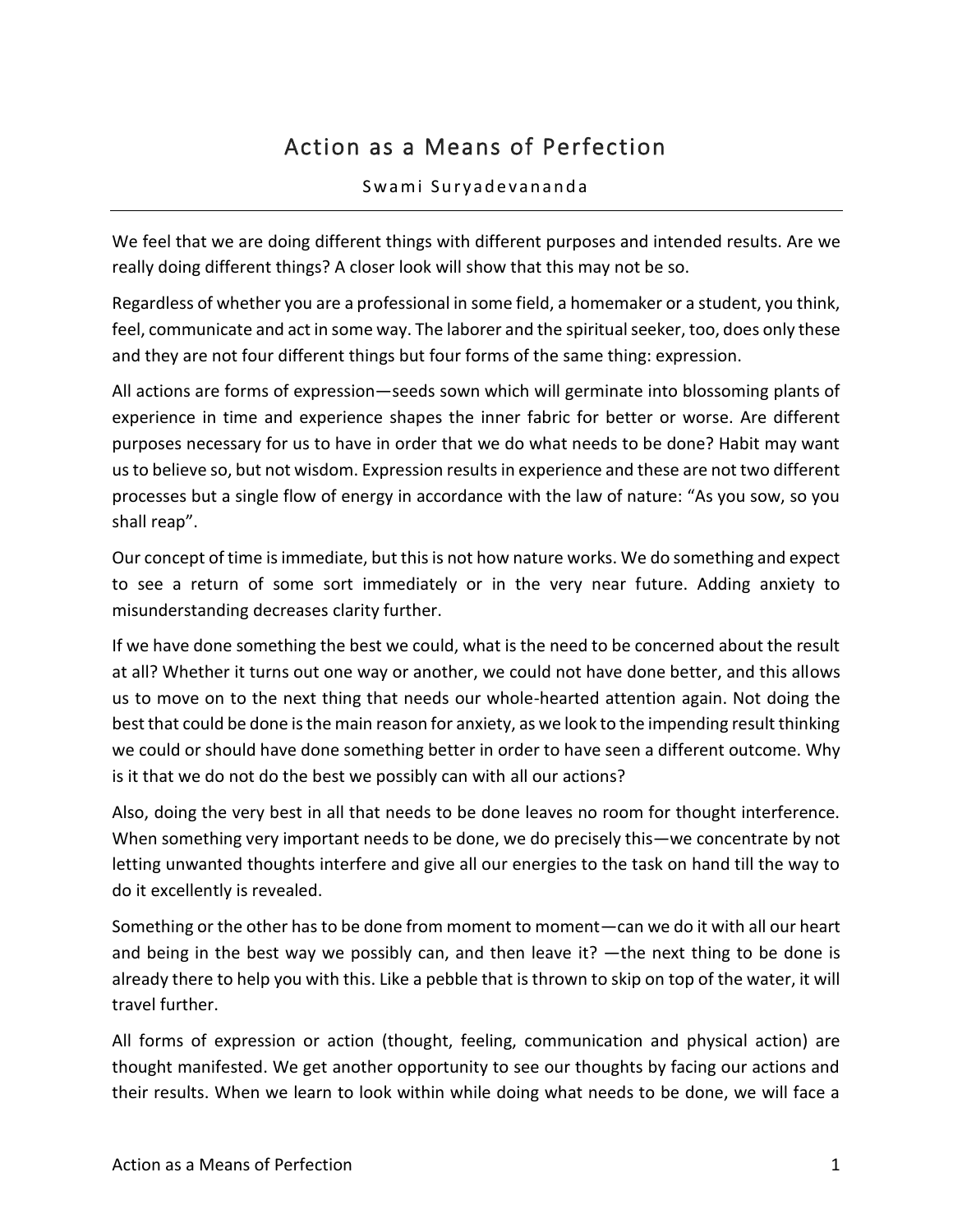quiet mind, as thought will have been observed all along; this itself prevents its interference in action. All accomplishments, too, start with thought and then take shape physically. The artist, painter, writer, engineer or gardener first sees what needs to be done in thought and then brings the inner thought to physical view. Objectivizing thought does not change thought, it just gives shape externally to what is already present internally—both being vitally connected and therefore one and the same thing. The waters of two vitally connected streams are not different from each other; neither is the air in two adjoining rooms.

Thought stems from understanding and this understanding is at the very heart of a person—that which actually responds to life. What we call intellectual understanding is a concession for our laziness to bring into life what the intellect knows is best. It is a lack of will, because the will or heart is wedded to other things. We never confront this and use excuse and blame to cover our own inadequacy.

Result can then be said to be understanding appearing in the physical or sense plane. We see ourselves finally in the resulting action. Let us remember again that immediacy is our rule and not the rule of nature. An illustration may bring out this point better.

You have a feeling to do some selfless work and volunteer at the homeless shelter in the community. You can deal with your work not being appreciated by the homeless in the shelter, but when those who coordinate or supervise your work tell you a little more about 'how' it is to be done instead of 'what' (which you don't mind hearing at all), you feel offended to say the least. Why? If you were concerned about donating your time to work selflessly, you would welcome everything about 'how', as this is now the ego is revealed in full bloom—never the 'what'. The 'how' reveals secret motives that are brought to the surface in experience—whether or not we wish to show our inner displeasure at being counseled on the 'how' of things. "Who are you to tell me 'how'? I am a volunteer here, offering my time, energy and talents—just tell me what you need and leave me alone!"—this could be the undercurrent of thought. The 'how' is more important if selflessness is important, as the 'how' can awaken the ego in a way the 'what to do' can never accomplish, since the 'how' has much to do with 'you'.

If we really think about it, action has no other purpose than this. Whatever we do gets undone or is rendered obsolete eventually. We make, brake and make. Each day we do the same things variety is in the value our minds are attached to. Each day we sleep, eat, clean up and attend to some duties—knowing that we must do it again the next day. Action is a great purifier and transformer only if we want change—not to change things but to change ourselves.

For this, we must know how to look inward while working—seeing the inner as we see the outer without falling into the sway of either. Something needs to be done—do it! Most important of all is how we view what needs to be done. Someone who's more concerned about themselves will see what needs to be done to benefit themselves or the ego, and with each action the ego is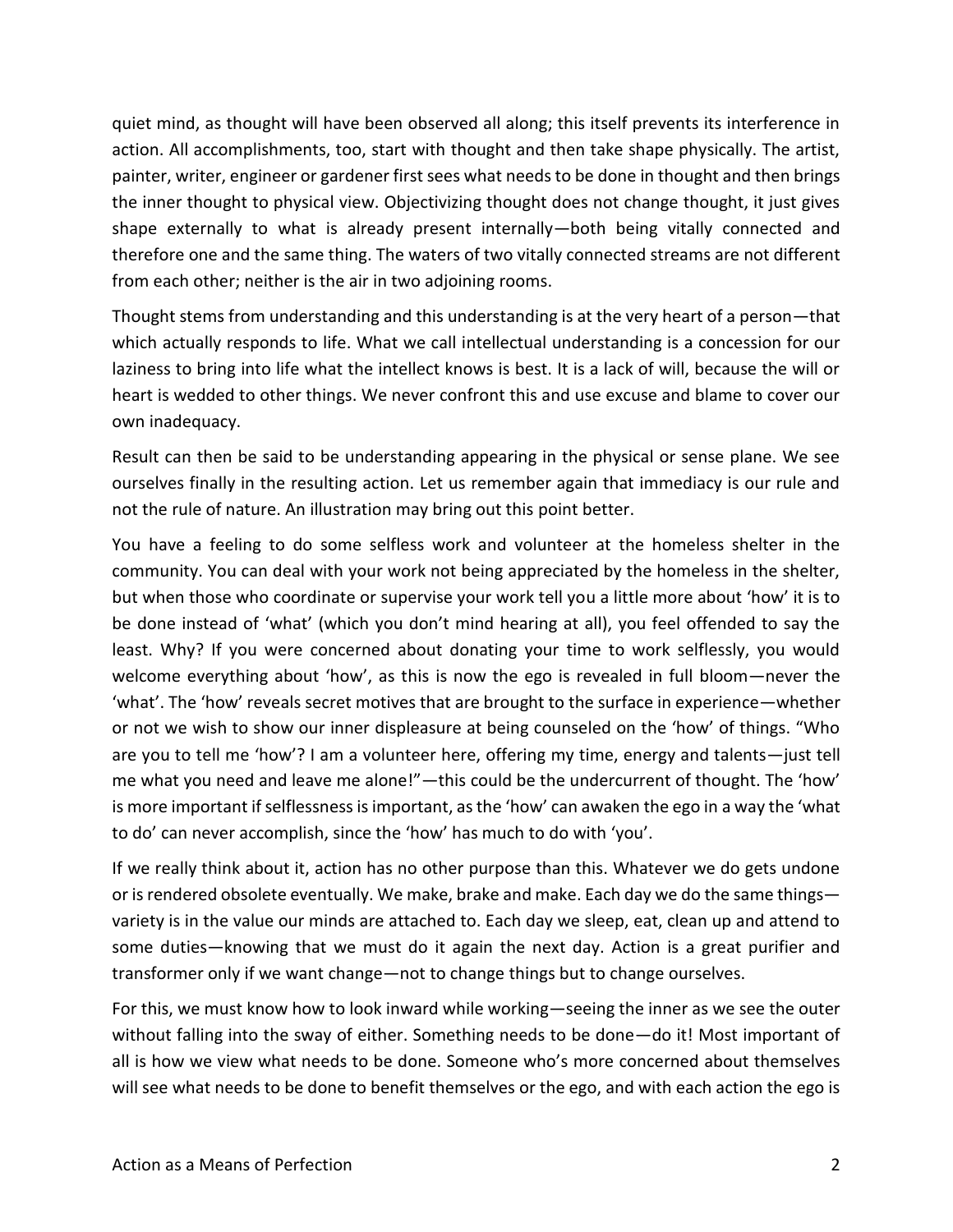reinforced and his shrinking vision rapidly weakens his world—even though the money and power he seems to enjoy at the moment suggest otherwise. The smaller your vision, the smaller you are—the larger is the world the greater is the desire to have more to compensate the inner smallness.

When you start thinking universally, as part of the situation in which you find yourselves (which is really how things are), your actions are universal and there is felt an inner expansion which is the experience of universal expression. The more you see yourself as part of the environment, the less you thirst to possess it, as there is no need to possess yourself. This is the healthiest way to thin the passions and calm the outrush of the mind.

If the wisdom of inner expansion is seen by the heart—understanding at the core of your being there is immediate action and hence, immediate change. You see yourself as a drop would see the ocean—not only as a vital part but the ocean itself. Everything becomes quite clear if this enters the heart and there are no more choices. Each action merits the very best response you can give. There are no more choices as far as quality of response and commitment are concerned, and you let go of much of the inner conflict that comes from having double standards and disharmony.

Actually, we do not even act as such—ideation or the understanding that precedes and moves thought to act is real action. Let's look at another example. You feel thirsty and think of a nice glass of orange juice—what happens? The feet walk to the refrigerator (or to the store) to get some orange juice and the body drinks and digests it. What did the 'you' actually do? Not much it just decided that it should have some orange juice! Thoughts are real actions, as all that follows is nothing but the actualization of thought. We only feel there is some gap between action or expression and result or experience—but it is not so. Action is result or expression is experience something goes out and is seen manifested, that is all. It is wise to be careful of all action, as experience returns in its own coin, so to say.

We can see all action the same way—that which precedes the action; the physical effort is only manifesting what has been decided. The stress, worry and anxiety in our lives is caused by errors in understanding and the unnecessary inclusion of thought with action—be it motive or even memory. Thinking that is not charged with feeling is useful; it is data and can aid action. This thinking is a recollection of facts (like flipping the switch to turn on the lights) that contribute to action but never tries to interfere, subvert or thwart action. Memory that is charged with feeling, on the other hand, interferes with action and shapes the outcome significantly. It is this interference of thought that fatigues the body and mind. Let's look at it in a practical setting.

We are both invited to dinner by a close friend who is also an excellent cook. The dinner was great and a most delicious apple pie is served for dessert. You comment that the apple pie is excellent and my response, "It is very good but not as good as my grandma's apple pie!" Just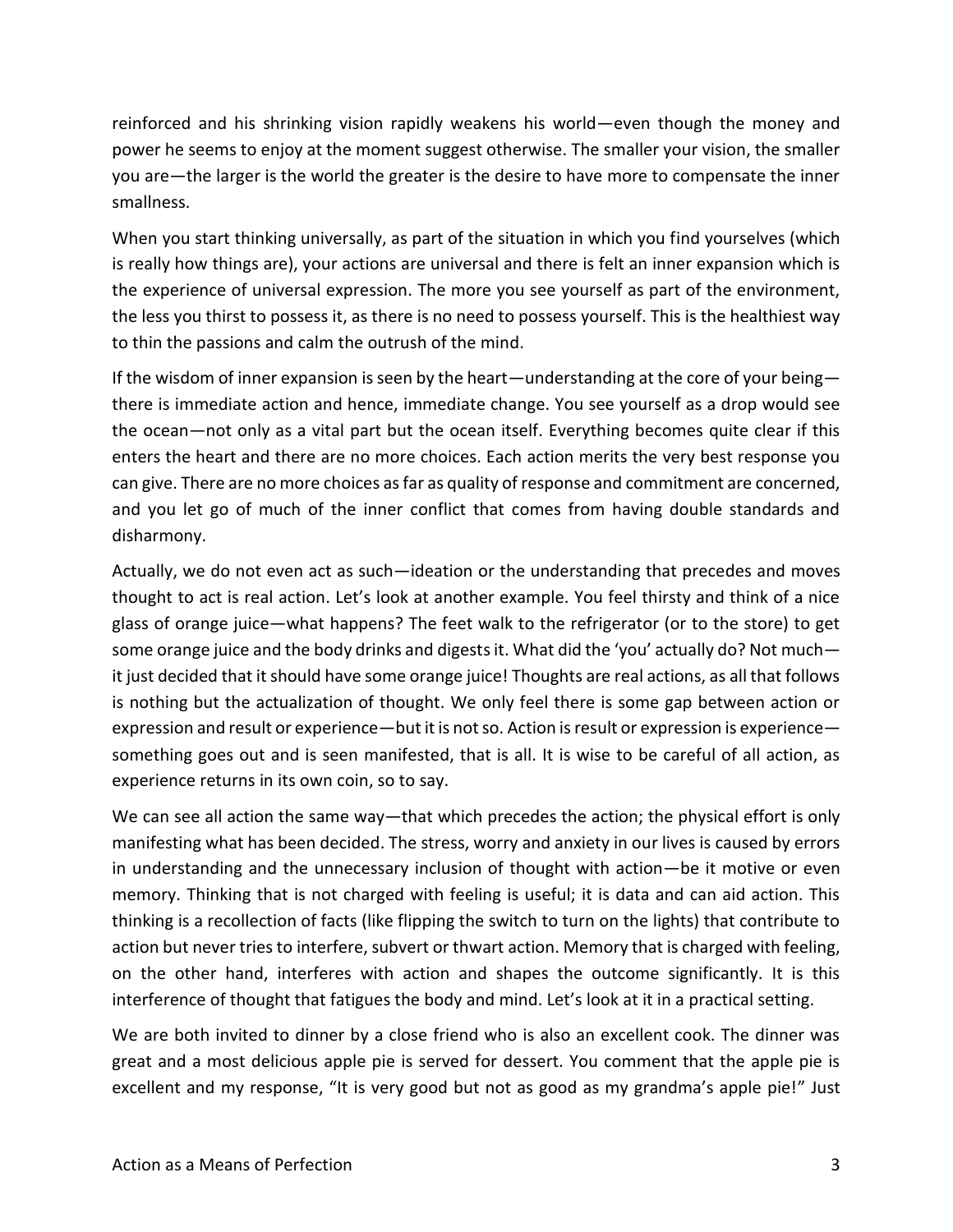what was wrong with the apple pie served? Nothing at all! It was excellent and it may have even been better than my grandma's apple pie, but because I remembered her pie and my affection for her, the recollection of my feelings, happy though they were, interfered with such a joyful act of simply enjoying really wonderful apple pie baked by a friend. Why did I have to bring grandma into this?

Life is abundant in simple pleasures, delights and joys that can lift the heart and spirits upward instantly, but we do not allow this natural soaring because of the interference of thought in action. Motive is thought, as is expectation. We never stop to examine our anxieties to see that we are not only the cause—we are the very anxieties in our lives we wish would disappear.

We each experience our own stresses, tensions and anxieties but have never stopped to consider how this is happening? Not by a psychological examination, but by looking directly into the experience to see how this is happening. Something that feels like 'me' is experiencing something else that is also within me, and since within me is only myself—it is me only. I experience myself when there is inner joy or stress.

If thoughts that lead to action are good, healthy, and universal—the resulting experience will be of a similar character. As is the seed, so is the tree. The cycle of expansion feeds on itself and propels greater expansion—just as the cycle of contraction which brings a life of turmoil does. The choice is completely ours.

Mental action is real action as it is fruition or result itself, though this manifests physically in its own time. So, we are not doing many things regardless of our occupation or duty. Sense of duty is real duty. How do you feel about the entire wide environment in which you find yourself, not intellectually or at the coffee shop, but when in every action—the seemingly insignificant and the seemingly most critical, too? If we truly belong to our surroundings and feel ourselves to be a part of this universe, our actions will be universal actions and the results will be what the universe feels best for our continual evolution.

Why do we give ourselves so much importance unnecessarily? The more we feel completely responsible for our lives, the more life will leave you alone to take care of yourself! —and it will be an uphill battle each moment. This is not to say that one is to be irresponsible, carefree or callous, but instead of connecting what needs to be done with the self, the ego, can we do what needs to be done—period? Just by keeping the ego out of action will put *all* of the energy into action, and the result will be far better. Use the mind but do not be used by the mind.

It is thinking before action that is *real* action—and it is this that shapes both the process of action as well as the result. Something that we feel is well done but is heavily interwoven with motive and expectation can never be called excellent; it will always be mediocre at best. In the Yoga Vasistha, there is a beautiful verse: "*When one has made up his mind to go to a certain place, his feet function without any mental activity; function like those feet and perform action here*". Our